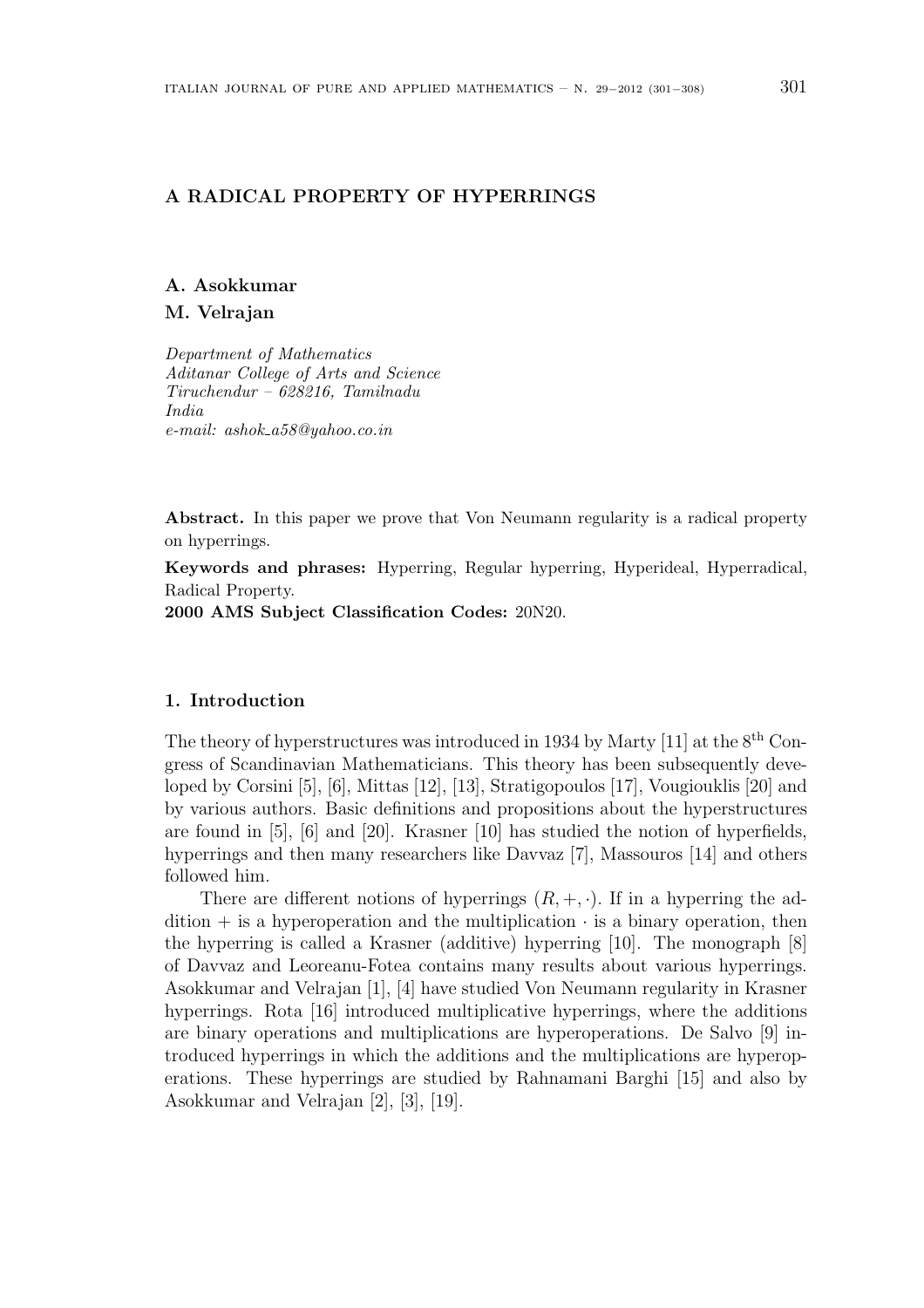In this paper we prove that regularity (Von Neumann) is a radical property on hyperrings, where the additions and the multiplications are hyperoperations. We also prove that if a hyperring  $R$  is regular, then for a hyperideal  $I$  of  $R$  both  $I$  and  $R/I$  are regular. Conversely, if R is a hyperring and if there exists a hyperideal I of R such that both I and  $R/I$  are regular, then R is regular.

### 2. Basic definitions and notations

This section explains some basic definitions that have been used in the sequel. A hyperoperation  $\circ$  on a nonempty set H is a mapping of  $H \times H$  into the family of nonempty subsets of H (i.e.,  $x \circ y \subseteq H$  for every  $x, y \in H$ ). A hypergroupoid is a nonempty set H equipped with a hyperoperation  $\circ$ . For any two subsets A, B of nonempty set  $H$  equipped with a hyperoperation  $\circ$ . For any two subsets  $A, B$  or a hypergroupoid  $H$ , the set  $A \circ B$  means  $\bigcup_{b \in B} (a \circ b)$ . A hypergroupoid  $(H, \circ)$  is called a semihypergroup if  $x \circ (y \circ z) = (x \circ y) \circ z$  for every  $x, y, z \in H$  (the associative axiom). A hypergroupoid  $(H, \circ)$  is called a *quasihypergroup* if  $x \circ H = H \circ x = H$ for every  $x \in H$ (the reproductive axiom). A reproductive semihypergroup is called a hypergroup (Marty). A comprehensive review of the theory of hypergroups appears in [5].

A nonempty set H with a hyperoperation  $+$  is said to be a *canonical hyper*group if the following conditions hold:

- (i) for every  $x, y, z \in H$ ,  $x + (y + z) = (x + y) + z$ ,
- (ii) for every  $x, y \in H$ ,  $x + y = y + x$ ,
- (iii) there exists  $0 \in H$  such that  $0 + x = x$  for all  $x \in H$ ,
- (iv) for every  $x \in H$  there exists an unique element denoted by  $-x \in H$  such that  $0 \in x + (-x)$ ,
- (v) for every  $x, y, z \in H$ ,  $z \in x + y$  implies  $y \in -x + z$  and  $x \in z y$ .

A nonempty subset  $N$  of a canonical hypergroup of  $H$  is called a *subcanonical* hypergroup of  $H$  if  $N$  itself is a canonical hypergroup under the same hyperoperation as that of H. Equivalently, for every  $x, y \in N$ ,  $x - y \subset N$ . Moreover, for any subset A of H,  $-A$  denotes the set  $\{-a : a \in A\}$ .

The following elementary facts in a canonical hypergroup easily follow from the axioms.

- (i)  $-(-a) = a$  for every  $a \in R$ ;
- (ii) 0 is the unique element such that for every  $a \in R$ , there is an element  $-a \in R$  with the property  $0 \in a + (-a)$ ;
- $(iii) -0 = 0;$
- (iv)  $-(a + b) = -b a$  for all  $a, b \in R$ .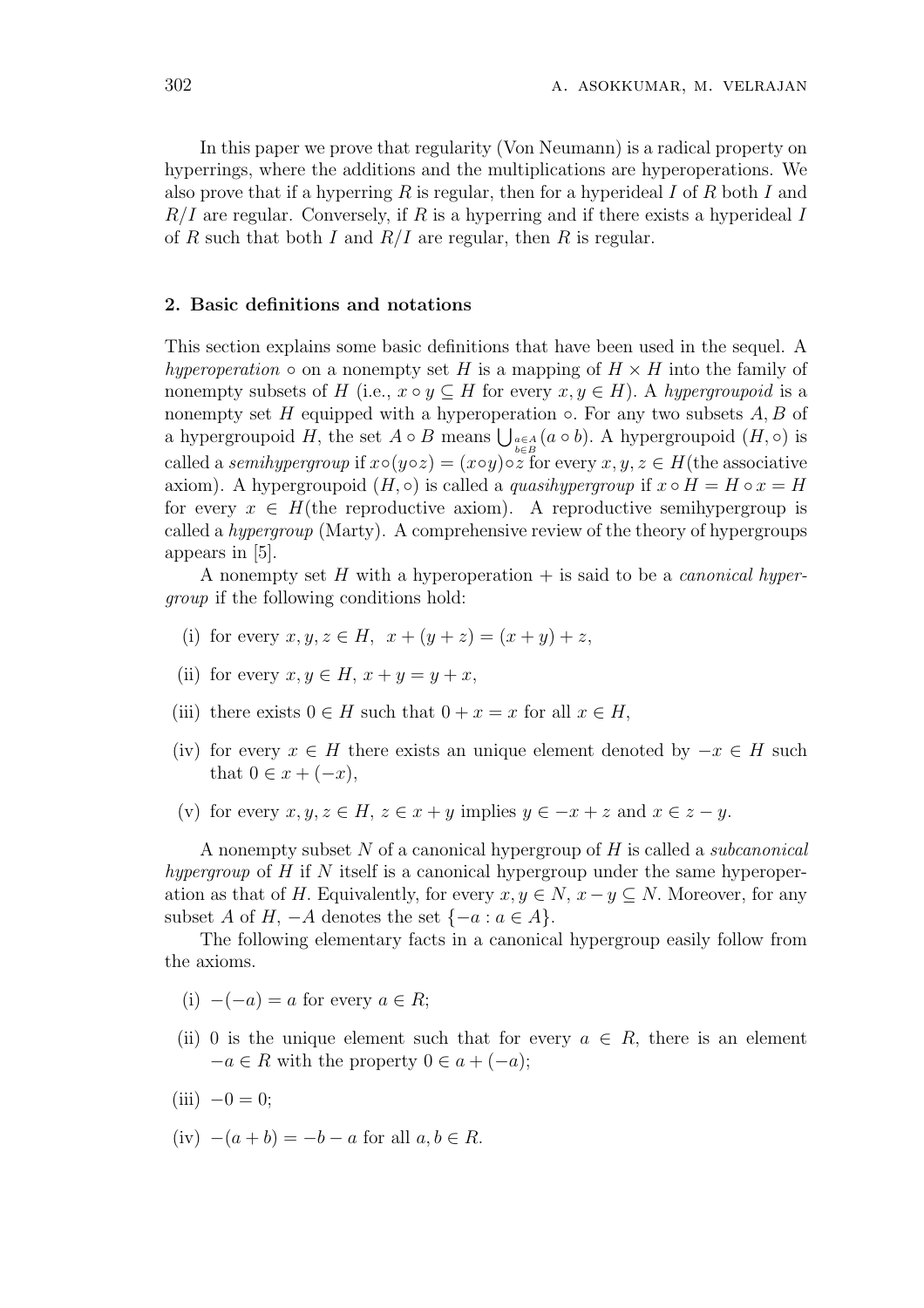**Theorem 2.1** [19] Let H be a canonical hypergroup and N be a subcanonical hypergroup of H. For any two elements  $a, b \in H$ , if we define a relation  $a \sim b$  if and only if  $a \in b + N$ , then  $\sim$  is an equivalence relation on H.

Let  $\bar{x}$  be the equivalence class determined by the element  $x \in H$  and  $H/N$ be the collection of all equivalence classes.

**Theorem 2.2** [19] Let H be a canonical hypergroup and N be a subcanonical hypergroup of H. Then  $\overline{x} = x + N$  for any  $x \in H$ .

**Theorem 2.3** [19] Let H be a canonical hypergroup, N be a subcanonical hypergroup of H. If we define  $\overline{x} \oplus \overline{y} = {\overline{z} : z \in x + y}$  for all  $\overline{x}, \overline{y} \in H/N$ , then  $H/N$  is a canonical hypergroup.

A nonempty set R with two hyperoperations  $+$  and  $\cdot$  is said to be a hyperring if  $(R, +)$  is a canonical hypergroup,  $(R, \cdot)$  is a semihypergroup with  $x \cdot 0 = 0 \cdot x = 0$ for all  $x \in R$  (0 as a bilaterally absorbing element) and the hyperoperation  $\cdot$  is distributive over +, i.e., for every  $x, y, z \in R$ ,  $x \cdot (y + z) = x \cdot y + x \cdot z$  and  $(x+y)\cdot z = x\cdot z + y\cdot z$ . The hyperoperation + is usually called *hyperaddition* and the hyperoperation  $\cdot$  is called *hypermultiplication*.

**Definition 2.4** Let R be a hyperring and I be a nonempty subset of R. Then I is called a *left* (resp. *right*) hyperideal of R if  $(I, +)$  is a canonical subhypergroup of R and for every  $a \in I$  and  $r \in R$ ,  $ra \subset I$  (resp.  $ar \subset I$ ). A hyperideal of R is one which is a left as well as a right hyperideal of R.

If I, J are left (resp. right) hyperideals of a hyperring R, then  $I + J$  is a left (resp. right) hyperideal of R. If  $I, J$  are hyperideals of a hyperring R, then  $I + J$  is a hyperideal of R. Let R be a hyperring, I a hyperideal of R and  $R/I$  be the set of all distinct equivalence classes of  $I$  in  $R$  obtained by considering  $I$  as a subcanonical hypergroup of R. Then  $R/I$  is a canonical hypergroup under the hyperaddition defined in the Theorem 2.3.

**Theorem 2.5** [19] If we define  $\overline{x} \otimes \overline{y} = {\overline{z} : z \in xy}$  for all  $\overline{x}, \overline{y} \in R/I$ , then  $R/I$ is a hyperring.

**Definition 2.6** Let  $R_1$  and  $R_2$  be two hyperrings. A mapping  $\phi$  from  $R_1$  into  $R_2$ is called a *homomorphism* if the following conditions hold for all  $a, b \in R_1$ :

- (i)  $\phi(a+b) \subseteq \phi(a) + \phi(b)$ ;
- (ii)  $\phi(ab) \subseteq \phi(a)\phi(b)$ , and
- (iii)  $\phi(0) = 0$ .

The mapping  $\phi$  is called a *good homomorphism* or a *strong homomorphism* if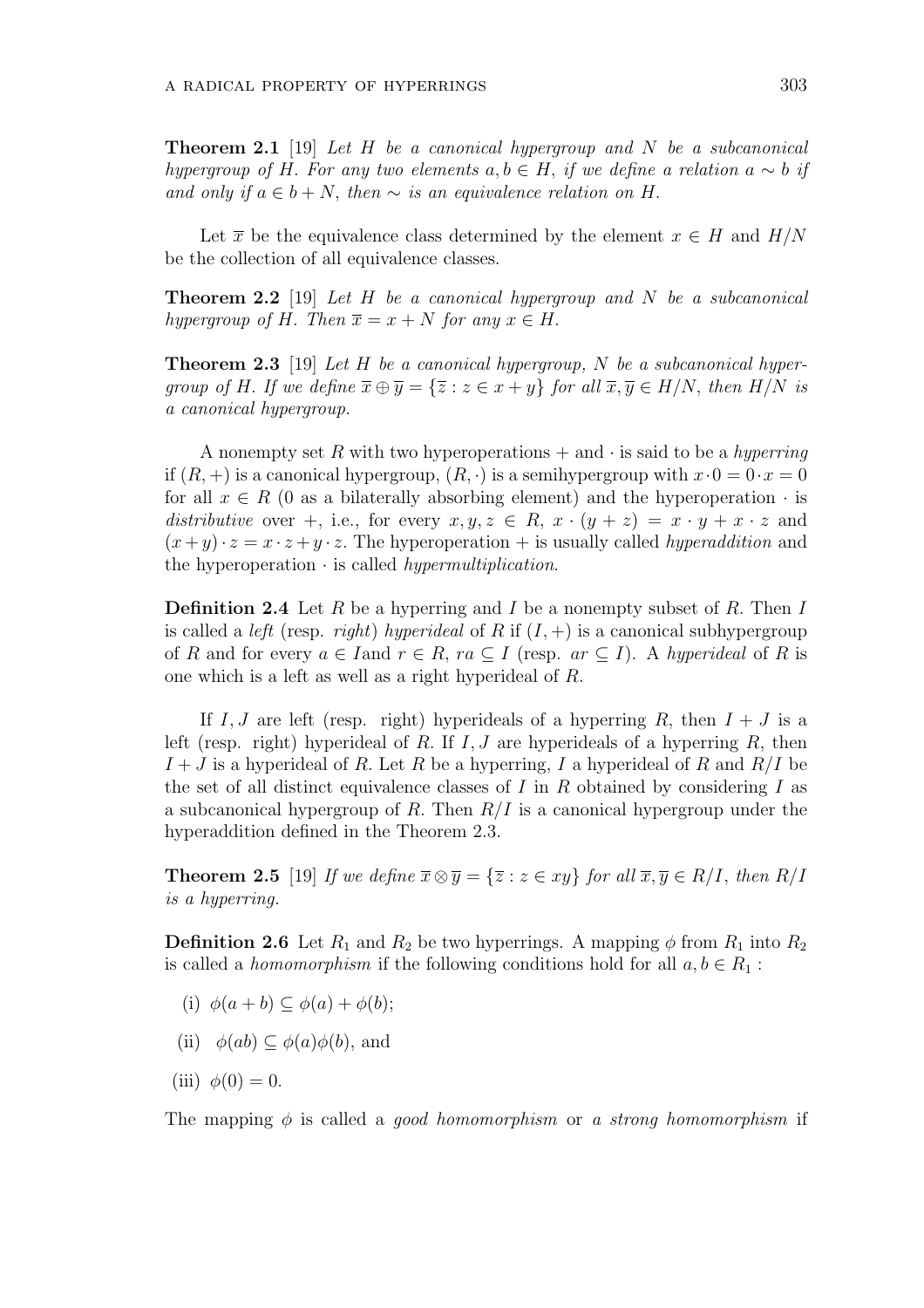- (i)  $\phi(a + b) = \phi(a) + \phi(b);$
- (ii)  $\phi(ab) = \phi(a)\phi(b)$ , and
- (iii)  $\phi(0) = 0$  for all  $a, b \in R_1$ .

**Definition 2.7** A homomorphism (resp. strong homomorphism) $\phi$  from a hyperring  $R_1$  into a hyperring  $R_2$  is said to be an *isomorphism* (resp. strong *isomorphism*) if  $\phi$  is one to one and onto. In this case we say  $R_1$  is *isomorphic* (resp. *strongly isomorphic*) to  $R_2$  and is denoted by  $R_1 \cong R_2$ .

**Definition 2.8** Let  $\phi$  be a homomorphism from a hyperring  $R_1$  into another hyperring  $R_2$ . Then the set  $\{x \in R_1 : \phi(x) = 0\}$  is called the kernel of  $\phi$  and is denoted by  $Ker\phi$  and the set  $\{\phi(x): x \in R_1\}$  is called *Image* of  $\phi$  and is denoted by  $Im\phi$ .

It is clear that  $Ker\phi$  is a hyperideal of  $R_1$  and  $Im\phi$  is a subcanonical hypergroup of  $R_2$  and  $R_1/Ker\phi$  is a hyperring.

**Theorem 2.9** [19] (First Isomorphism Theorem) Let  $\phi$  be a strong homomorphism from a hyperring  $R_1$  onto a hyperring  $R_2$  with kernel K. Then  $R_1/K$  is strongly isomorphic to  $R_2$ .

Theorem 2.10 [19] (Second Isomorphism Theorem) If I and J are hyperideals of a hyperring R then  $J/(I \cap J) \cong (I + J)/I$ .

# 3. Regular hyperring

First, let us recall the definition of a regular ring. An element  $a$  in a ring  $R$  is said to be regular if  $a \in aRa$ . A ring R is called regular if every element of R is regular. We define a regular hyperring as follows.

**Definition 3.1** [2] An element  $a \in R$  is said to be regular if  $a \in aRa$ . That is, there exists an element  $b \in R$  such that  $a \in aba$ . A hyperring R is said to be regular if every element of  $R$  is regular.

Proposition 3.2 [2] Strong homomorphic image of a regular hyperring is a regular hyperring.

**Proposition 3.3** If I is a hyperideal of a regular hyperring R, then I is regular.

**Proof.** Consider a hyperideal I of R. Let  $a \in I$ . Since R is regular, there exists  $x \in R$  such that  $a \in axa$ . Then  $a \in a(xa) \subseteq (axa)(xa) = a(xax)a$  where  $xax \subseteq I$ . Thus I is regular.

**Theorem 3.4** If I, J are regular hyperideals of a hyperring R, then  $I \cap J$  is also a regular hyperideal of R.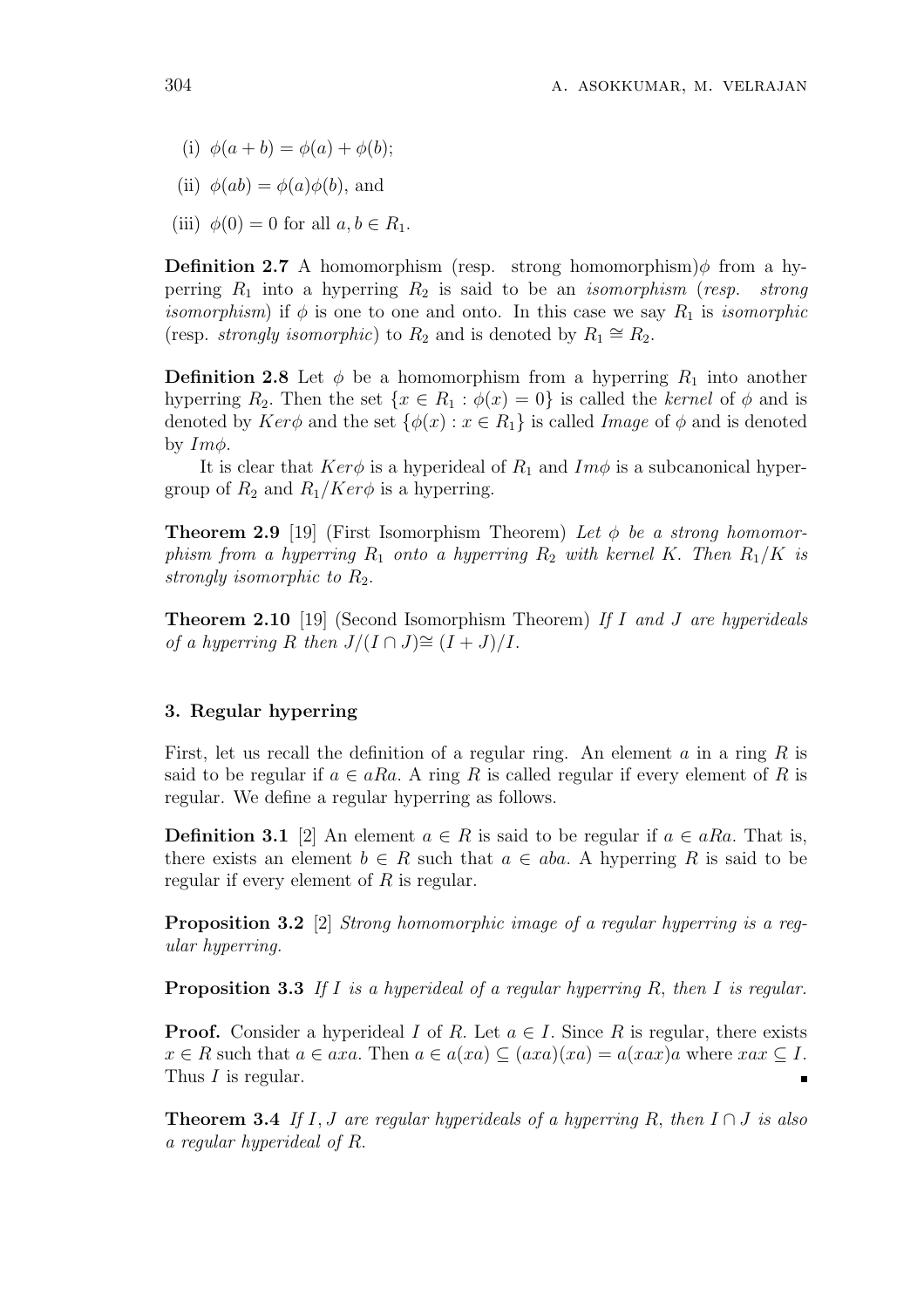**Proof.** It is clear that  $I \cap J$  is a hyperideal of R. Let  $a \in I \cap J$ . Then there exist  $x \in I$  and  $y \in J$  such that  $a \in axa$  and  $a \in aya$ . Now,

$$
a \in axa \subseteq (axa)x(aya) = a(xaxay)a.
$$

Since I, J are hyperideals of R,  $xaxay \subseteq I \cap J$ . Thus  $I \cap J$  is regular.

## 4. Regularity is a radical property on hyperrings

In this section, we show that regularity is a radical property on hyperrings. We also prove that if a hyperring R is regular, then for a hyperideal I of R both I and  $R/I$  are regular. Conversely, if R is a hyperring and if there exists a hyperideal I of R such that both I and  $R/I$  are regular, then R is regular.

**Definition 4.1** Let P be a property of hyperrings. A hyperring with the property P is called a P-hyperring. A hyperideal I of a hyperring R is called a P-hyperideal if the hyperideal  $I$ , as a hyperring, is a  $P$ -hyperring.

**Definition 4.2** A P-hyperideal  $P(R)$  of a hyperring R which contains every Phyperideal of R is called the P-hyperradical of R.

**Definition 4.3** A property P of a hyperring is called a *radical property* (in the sense of Amitsur and Kurosh  $(18)$  if P satisfies the following conditions:

- (i) Strong homomorphic image of a P-hyperring is a P-hyperring.
- (ii) Every hyperring R has a P-hyperradical  $P(R)$ .
- (iii) The hyperring  $R/P(R)$  has no non-zero P-hyperideals.

**Lemma 4.4** Let R be a hyperring and  $a \in R$ . If there exists  $x \in R$  and  $c \in axa-a$ such that c is regular, then a is regular.

**Proof.** Since  $c \in axa - a$  is regular, there exists  $d \in R$  such that  $c \in cdc$ . This means that

$$
c \in (axa - a)d(axa - a)
$$
  
=  $(axad - ad)(axa - a)$   
 $\subseteq axadaxa - axada - adaxa + ada$   
=  $a(xadaxa - xada - daxa + da)$   
=  $a(xadax - xad - dax + d)a$ 

Hence  $c \in aba$  for some  $b \in xadar - xad - dax + d$ . Since  $c \in (axa - a)$ , we get  $a \in (axa - c) \subseteq axa - aba = a(x - b)a$ . So  $a \in aya$  for some  $y \in x - b$ . That is, a is regular. $\blacksquare$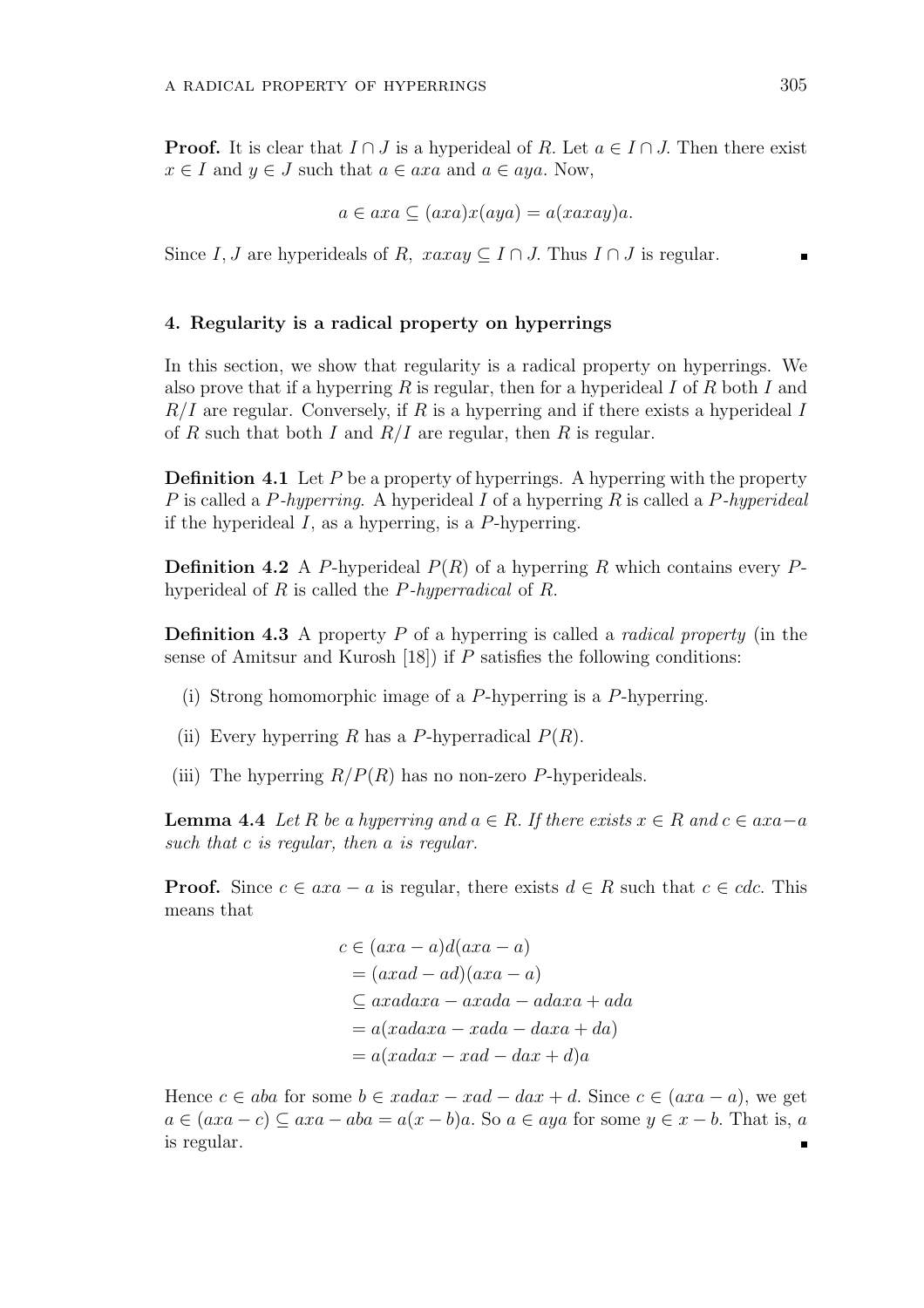**Theorem 4.5** Let R be a regular hyperring and I be a hyperideal of R. Then I and  $R/I$  are regular. Conversely, if R is a hyperring and if there exists a hyperideal I of R such that both I and  $R/I$  are regular, then R is regular.

**Proof.** Let R be a regular hyperring and I be a hyperideal of R. Then by the Proposition 3.3, I is a regular hyperideal. Let  $x+I \in R/I$ . Since R is regular, there exists  $y \in R$  such that  $x \in xyx$ . Consider  $\overline{y} = y + I$ . Now,  $\overline{x} \overline{y} \overline{x} = {\overline{z} : z \in xyx}.$ Since  $x \in xyx$  we have  $\overline{x} \in {\overline{z}} : z \in xyx$ . That is,  $\overline{x} \in \overline{x}$   $\overline{y}$   $\overline{x}$ . So  $x + I$  is regular in  $R/I$ . Hence  $R/I$  is regular.

Conversely, suppose  $R$  is a hyperring and there exists a hyperideal  $I$  of  $R$ such that both I and  $R/I$  are regular. Let  $a \in R$ . Then  $\overline{a} \in R/I$ . Since  $R/I$  is regular, there exists an element  $\overline{b} \in R/I$  such that  $\overline{a} \in \overline{a} \overline{b} \overline{a} = {\overline{z} : z \in aba}$ . This means that  $\overline{a} = \overline{z}$  for some  $z \in aba$ . That is,  $a + I = z + I$  for some  $z \in aba$ . Since  $z \in a+I$ , we get  $z \in a+i$  for some  $i \in I$ . Therefore,  $i \in -a+z=z-a \subseteq aba-a$ . Thus  $i \in aba - a$ . Since I is regular, i is a regular element of I and therefore i is a regular element of R. Thus the set  $aba - a$  contains a regular element i of R. Then by the Lemma 4.4, the element  $a$  is regular in  $R$ . Hence  $R$  is regular.

**Theorem 4.6** Let R be a hyperring. If I and J are regular hyperideals of R, then  $I + J$  is regular.

**Proof.** Since  $J/(I \cap J)$  is a homomorphic image of a regular hyperideal J, it is regular. By the Theorem 2.10,  $J/(I \cap J)$  is isomorphic to  $(I + J)/I$ . Therefore,  $(I+J)/I$  is regular. Since both I and  $(I+J)/I$  are regular, by the Theorem 4.5, the hyperideal  $I + J$  is regular.

Theorem 4.7 Any hyperring has a regular hyperradical.

**Proof.** Let R be a hyperring. Consider the hyperideal  $(0)$  of R. Clearly,  $(0)$  is a regular hyperideal of R. If  $(0)$  is the only regular hyperideal of R, then this is the regular hyperradical.

Otherwise, let  $\{I_i\}$  be the collection of all regular hyperideals in a hyperring R. Their sum is given by  $M = \bigcup \{\sum_{finite} a_i : a_i \in I_i\}$ . Clearly, M is a hyperideal of R. If  $x \in M$ , then  $x \in a_i + a_j + a_k + \cdots + a_l$ , where  $a_i \in I_i$ . By Theorem 4.6,  $I_i + I_j + I_k + \cdots + I_l$  is a regular hyperideal. Therefore, x is regular. Hence, M is regular. Since  $M$  contains all regular hyperideals of  $R$ , we have  $M$  is the regular hyperradical of R.

**Theorem 4.8** Let R be a hyperring and M be the regular hyperradical of R. Then the hyperring  $R/M$  has no non-zero regular hyperideals.

**Proof.** Let J be a regular hyperideal of  $R/M$ . Then  $J = I/M$  for some hyperideal I of R containing M. Since M and  $I/M$  are regular, by the Theorem 4.5, I is regular. By the definition of M, we have  $I \subseteq M$ . Hence  $I = M$ . Therefore, J is a zero hyperideal of R/M.

Theorem 4.9 The regularity is a radical property on hyperrings.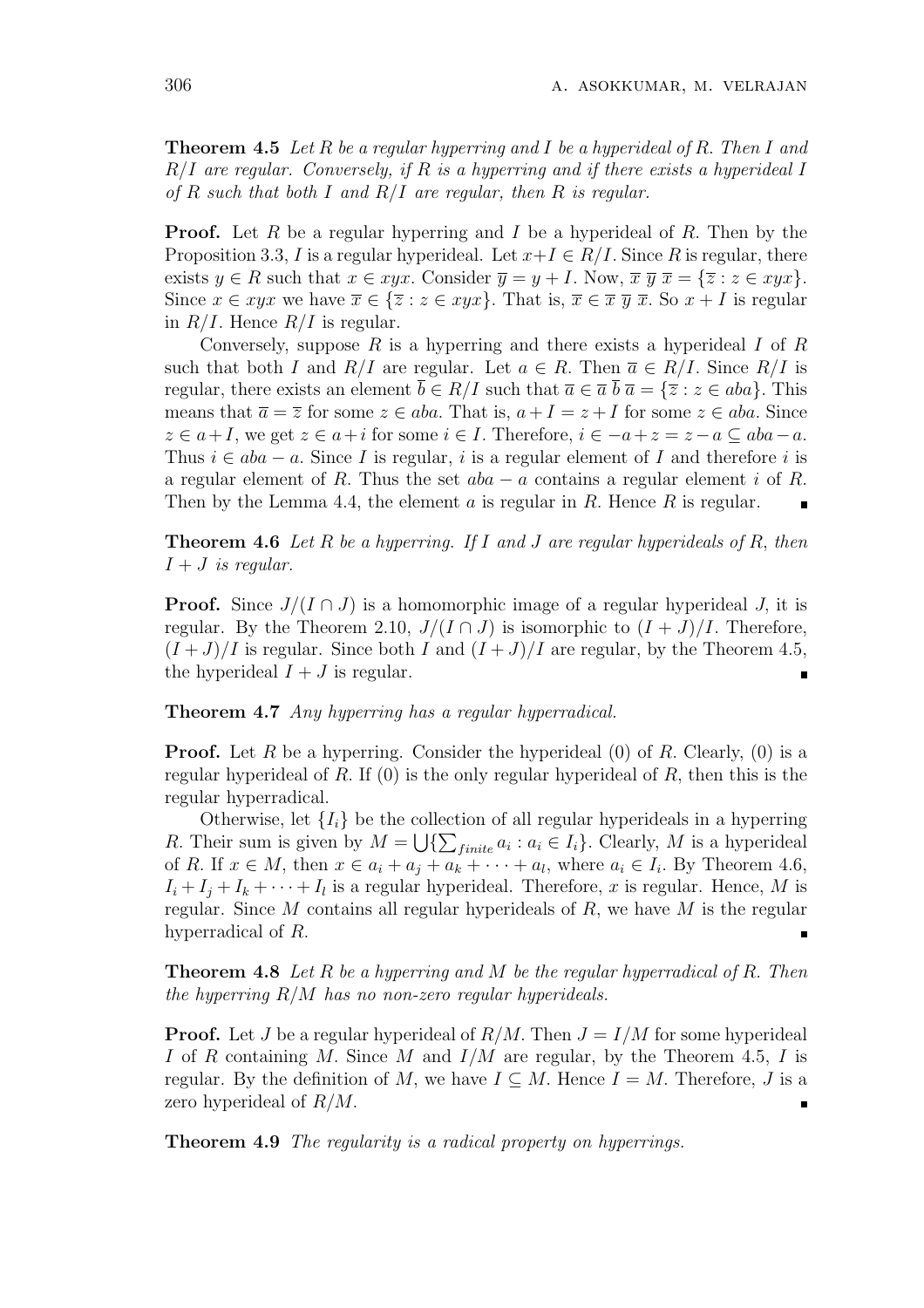**Proof.** The proof follows from the Proposition 3.2, and the Theorems 4.7, 4.8.

## References

- [1] ASOKKUMAR, A., Hyperlattice formed by the idempotents of a hyperring, Tamkang J. Math., 38 (3)(2007), 209-215.
- [2] ASOKKUMAR, A. and VELRAJAN, M., Characterizations of regular hyperrings, Italian Journal of Pure and Applied Mathematics, 22(2007), 115-124.
- [3] ASOKKUMAR, A. and VELRAJAN, M., *Hyperring of matrices over a regular* hyperring, Italian Journal of Pure and Applied Mathematics, 23 (2008), 113- 120.
- [4] ASOKKUMAR, A. and VELRAJAN, M., Von Neumann Regularity on Krasner Hyperring, Algebra, Graph Theory and their Applications, Editors: T. Tamizh Chelvam, S. Somasundaram and R. Kala, Narosa Publishing House, New Delhi, India, (2010), 9-19.
- [5] Corsini, P., Prolegomena of hypergroup theory, Second edition, Aviani Editore, 1993.
- [6] Corsini, P., Leoreanu, V., Applications of Hyperstructure Theory, Kluwer Academic Publishers, Advances in Math., 5, 2003.
- [7] Davvaz, B., On hyperring of Polynomials, Italian Journal of Pure and Applied Mathematics, 15 (2004), 206-214.
- [8] DAVVAZ, B. and LEOREANU-FOTEA, V., Hyperring Theory and Applications, International Academic Press, Palm Harbor, U.S.A, 2007.
- [9] De Salvo, M., Iperanelli ed ipercorpi, Ann. Sci. Univ. Clermount II, Ser. Math. Fasc., 22 (1985), 89-107.
- [10] KRASNER, M., A class of hyperrings and hyperfields, Int. J. Math and Math. Sci., 2 (1983), 307-312.
- [11] Marty, F., Sur une generalization de la notion de groupe, 8th Congress Math. Scandenaves, Stockholm, 1934, 45-49.
- [12] Mittas, J., Hyperanneaux et certaines de leurs proprietes, C.R. Acad. Sci. Paris, t. 269, Serie A, (1969).
- [13] Mittas, J., Sur les hyperanneaux et les hypercorps, Mat. Balk., t. 3, Beograd, (1983).
- [14] Massouros, C., Quasicanonical Hypergroups, Fourth Int. Congress on AHA, World Scientific, 1990, 129-136.